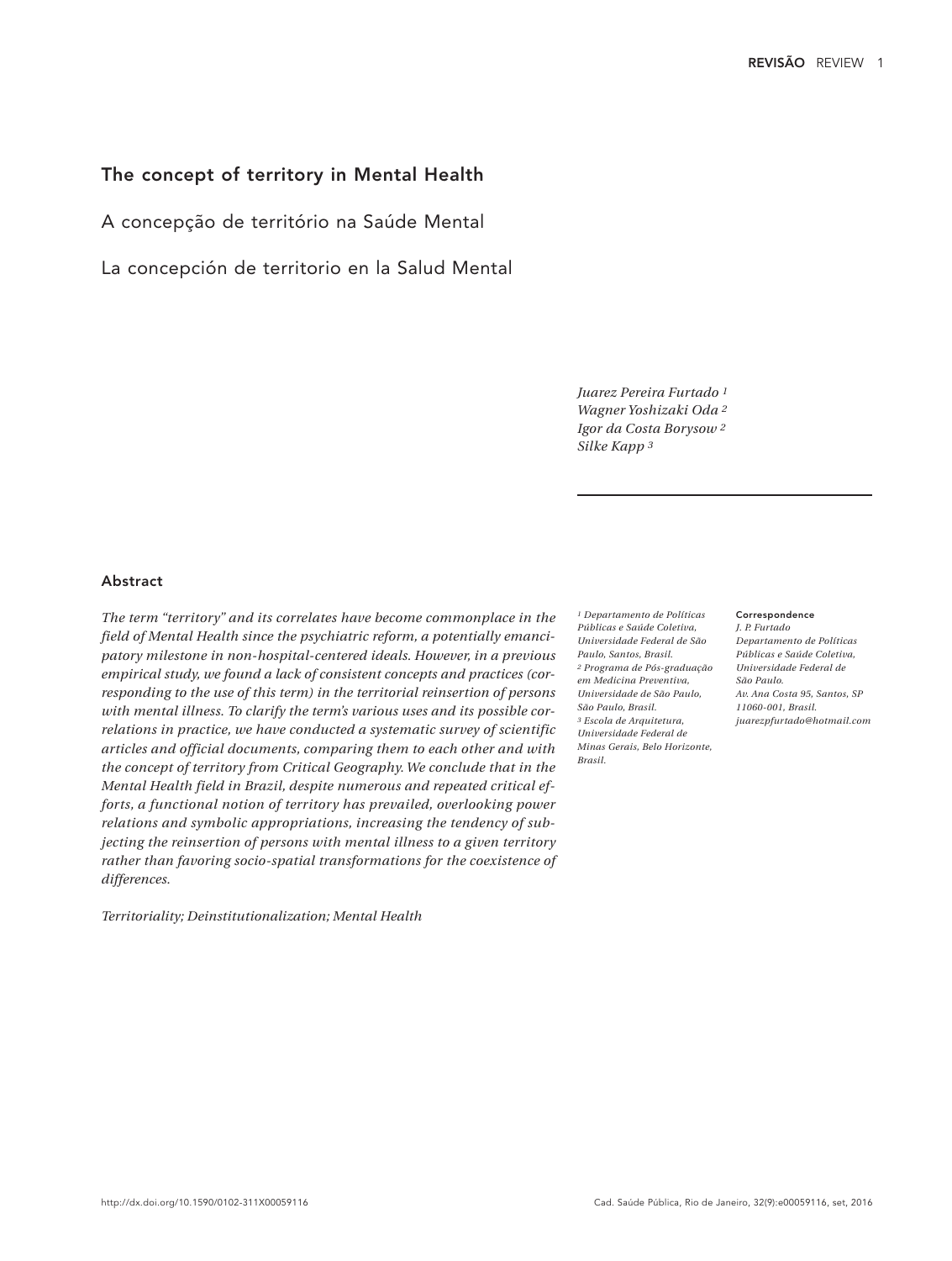### Introduction

In a previous empirical study on social insertion and housing of persons with severe mental illness, we found that their relationship to the urban space varies from one extreme to another: from those who feel more at ease on the street than in their homes to those that feel so exposed and unprotected that they prefer the old hospitals 1. The fact that we found such drastic situations, which receive little attention from health services and staff, appears to indicate the lack of a fully established frame of reference on how territory affects users both subjectively and objectively. Hence our interest in understanding the concepts of territory that have taken hold explicitly or implicitly since the psychiatric reform.

In studies in the health field, words like space, environment, and territory have become common since the spatial turn in the Social Sciences. The words appear in all the discourses both inside and outside academia that wish to signal some awareness of the spatial dimension 2, while the same has applied to the historical dimension for some time. In Mental Health, the focus of the current discussion, the term territory became particularly relevant with the psychiatric reform and the opposition between hospital-centered and community services 3,4. But the incorporation of the term by Mental Health lacked concepts, principles, and operational modes that were shared by all the agents, as shown by a recent review 5. We find especially problematic the ambivalence between generic and operational notions and a concept of territory derived from critical social theory, in particular Critical Geography.

Notion is viewed here as an initial element in a process of knowledge, an immediate and intuitive idea on something, constituting the concept's content 6. Meanwhile, concepts constitute "fundamental explanatory units" on which theories are built 7. To name a concept, one can use a neologism, a foreign term, or simply a common word. However, this does not make the concept equivalent to the notions attributed to such a word in daily language. The concept of territory coined by Critical Geography – although even there it is not univocal or always used with due precision – designates reciprocal determinations of space and power. Souza 8 suggests that in an initial approach, territory can be understood as "*a space defined and demarcated by, and based on, power relations*" 8 (p. 78). To ask about territory, territoriality, or territorialization is to ask "*who dominates or influences whom in this space, and how*" 8 (p. 79). The concept of territory implies the awareness that power is always exercised in a given space and by means of it, whether a nationstate or by less evident territories, like the drug traffic or the high-end real estate industry. Later in the same text, the author states that territory should not be confused with the space concretely and objectively perceived, but as "*spatially demarcated power relations, thus operating on a referential substrate*" 8 (p. 97). Territorialized space is not only the scenario of power, but also one of its foundations and principal tools.

The critical and political concept of space condensed in this strong concept of territory was marginal in Geography as long as the latter featured preponderantly ahistorical, quantitative, and even positivist approaches, where geographic space constitutes a substrate from which societies extract resources and a stage on which they develop. The critical turnaround against these traditional approaches is due largely to unorthodox re-readings of Marx's works and Europe's cultural and political effervescence of the 1960s. In addition to critically reformulating geographic thinking, this turnaround inserted the spatial dimension into social theories and launched broad reformulations in many areas (a process generally called the spatial turn). Authors like Henri Lefebvre, Yves Lacoste, or even David Harvey later transformed the understanding of relations between society and space, showing that the issue was not one of harmonious fusion, but of a strained conjunction, full of clashes, conflicts, and contradictions.

Brazilian geographer Milton Santos inaugurated the approach to space as a social process and construction, also considering the particularities of global capitalism's peripheral or semiperipheral territories. This allowed Epidemiology to more adequately address changes in the epidemiological profile resulting from globalization and to overcome the approaches that overlooked the socio-spatial implications in the health/disease process 9,10. But Santos also opened the way for a new generation of geographers that transcended his work in breadth, conceptual precision, empirical studies, and critical thrust 7,8,11.

Our assumption is that to neglect the issues of power and struggle in territory dilutes it into a vague notion, and that to instrumentalize it as a territorial division of the Brazilian Unified National Health System (SUS) can have relevant implications for former long-term psychiatric inpatients and other persons with severe mental disorders. The latter, as members of the dominated pole in power relations, will tend to succumb to the risk (signaled by Bourdieu 12, p. 124) of "*accepting the dominant definition of their identity or the search for assimilation that assumes an effort to make disappear all the signs destined to recall the stigma*". In other words, inclusion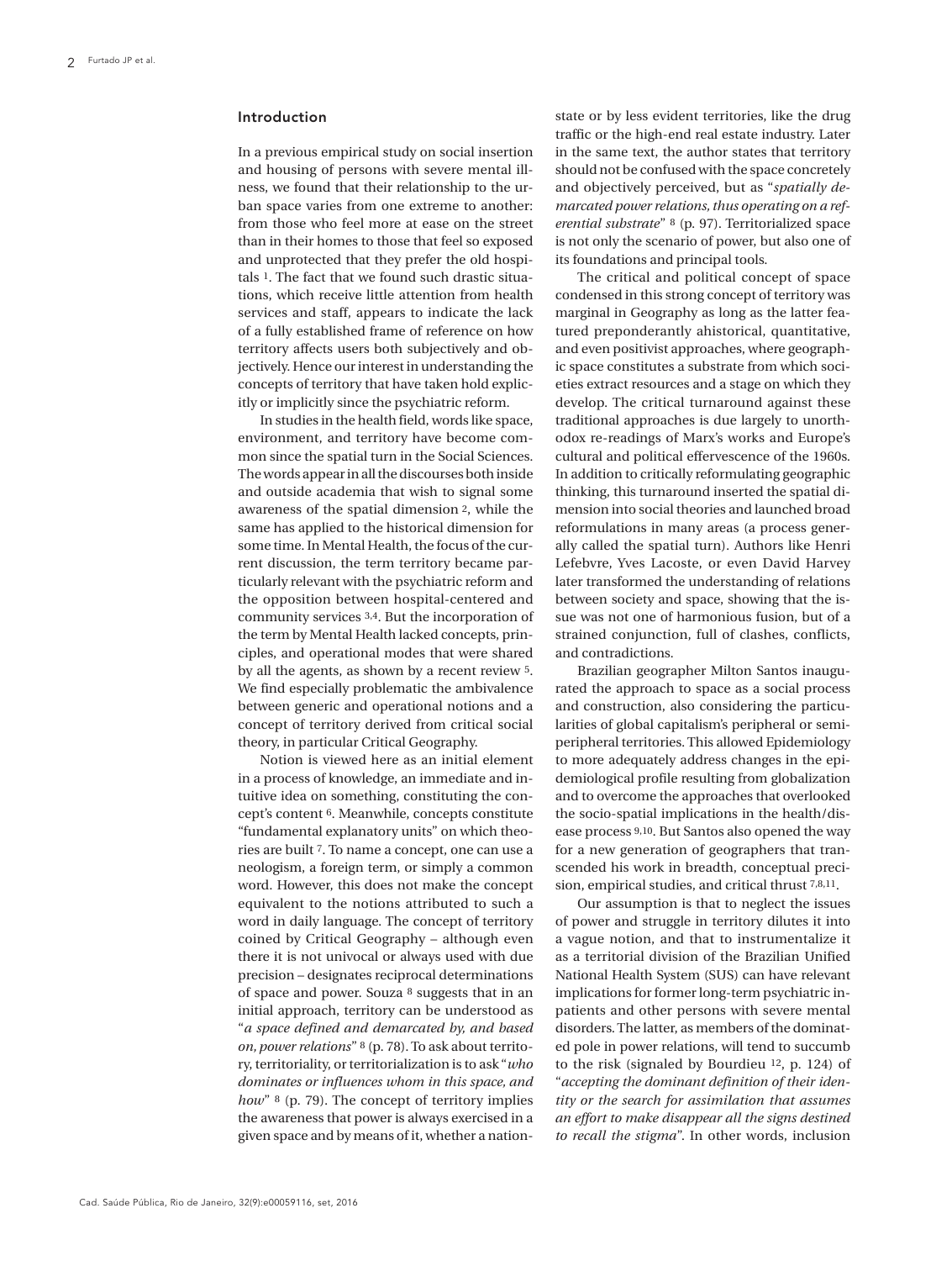may come at the price of submission and the attempt to hide devalued resources 12. Psychosocial rehabilitation work should thus overcome the tendency to normalize and force supposed deviants to fit in; rather, it should pursue society's transformation aimed at the coexistence of differences 13.

The following sections analyze the issue in detail, beginning with the concept of territory in Mental Health as applied in indexed scientific publications. Based on official documents from the federal sphere of the SUS, including conference proceedings, laws, rulings, and manuals, we analyze the explicit or tacit concepts of territory they contain, the importance of which lies precisely in their capacity to induce practices. We also contend that the clear demarcation of such a notion is desirable even in the bureaucratic field, since laws, plans, and legal instruments can often have ambivalent and slippery contents, allowing appropriation by opposing poles, as we observed in relation to the right to the city and the notion of community participation in urban planning 14.

We compared the scientific and bureaucratic discourses with the concepts of territory in Critical Geography and discussions by Bourdieu 15 concerning the notions of field, which in the current case allows distinguishing between the concepts in the scientific and bureaucratic fields. By showing convergences and divergences, we hope to understand how the term territory has been addressed by the Brazilian psychiatric reform, elucidating the term's various uses and identifying possible correlations for the so-called social reinsertion of persons with serious mental illness. Finally, we point to the possibilities of a more conceptually precise (and perhaps more politically powerful) approach.

# Method

We assume as true for Brazil's Mental Health institutions what Vieira-da-Silva 16 observed for Public Health in general, namely that they represent a social space characterized by the circulation of agents between the scientific and bureaucratic fields. We thus draw on the concurrent analysis of scientific articles and official documents. This allows showing which formulations emerge and impact these two fields and how they influence each other. Scientific articles in Mental Health were surveyed in indexed periodicals in the LI-LACS, SciELO, Scopus, and PubMed bases, using the search terms territory and territoriality from January 2005 to December 2015, seeking to reveal contemporary thinking on the theme during

phases in the psychiatric reform, characterized respectively by their consolidation and expansion 17,18 (Table 1).

A search was conducted by two researchers independently according to the following steps: (1) reading the abstracts from all the articles identified by the descriptors; (2) exclusion of texts in formats other than articles, from other countries, duplicate articles, or those unrelated to activities by specific mental health services, since in the latter cases they would not fit the target health area in this study; (3) comparison of the lists produced by the two researchers; (4) discussion and consensus between the two researchers; (5) calling on a third researcher in case of disagreement; and (6) reading the full text of the remaining articles. Of the 187 articles originally identified, 136 were excluded according to the above criteria. The remaining 51 articles (Table 2) were read separately by the two researchers, seeking to identify the meanings with which the term "territory" was used and the corresponding theoretical references.

The review of official mental health policy documents used the website of the National Division of Mental Health of the Ministry of Health and the Virtual Health Library (BVS) in its mental health thematic area. The review covered 1992 to 2015, the period covering important mobilizations and policy advances (from 1992 to 2000) and the consolidation and expansion of the psychosocial care network (beginning in 2001) through the enactment of a law and rulings and an important growth in mental health services, according to the chronological classification proposed by the cited authors 17,18. A total of 22 documents comprised the analytical corpus, which investigated the occurrence and uses of the term "territory". The analysis covered the national law and the set of rulings on Mental Health during the above-mentioned period, the reports from the last three national mental health conferences, and an intentional sample of manuals for strategic services (Psychosocial Care Centers – CAPS, Residential Therapeutic Services – SRT, Primary Care, Solidarity Economy, Children and Adolescents, and Alcohol and Drugs) in addition to those focusing on model and policy discussions (Table 3).

## Results and discussion

#### In the scientific field

The overall analysis of scientific articles revealed three distinct situations. The first included quite sophisticated concepts of territory, with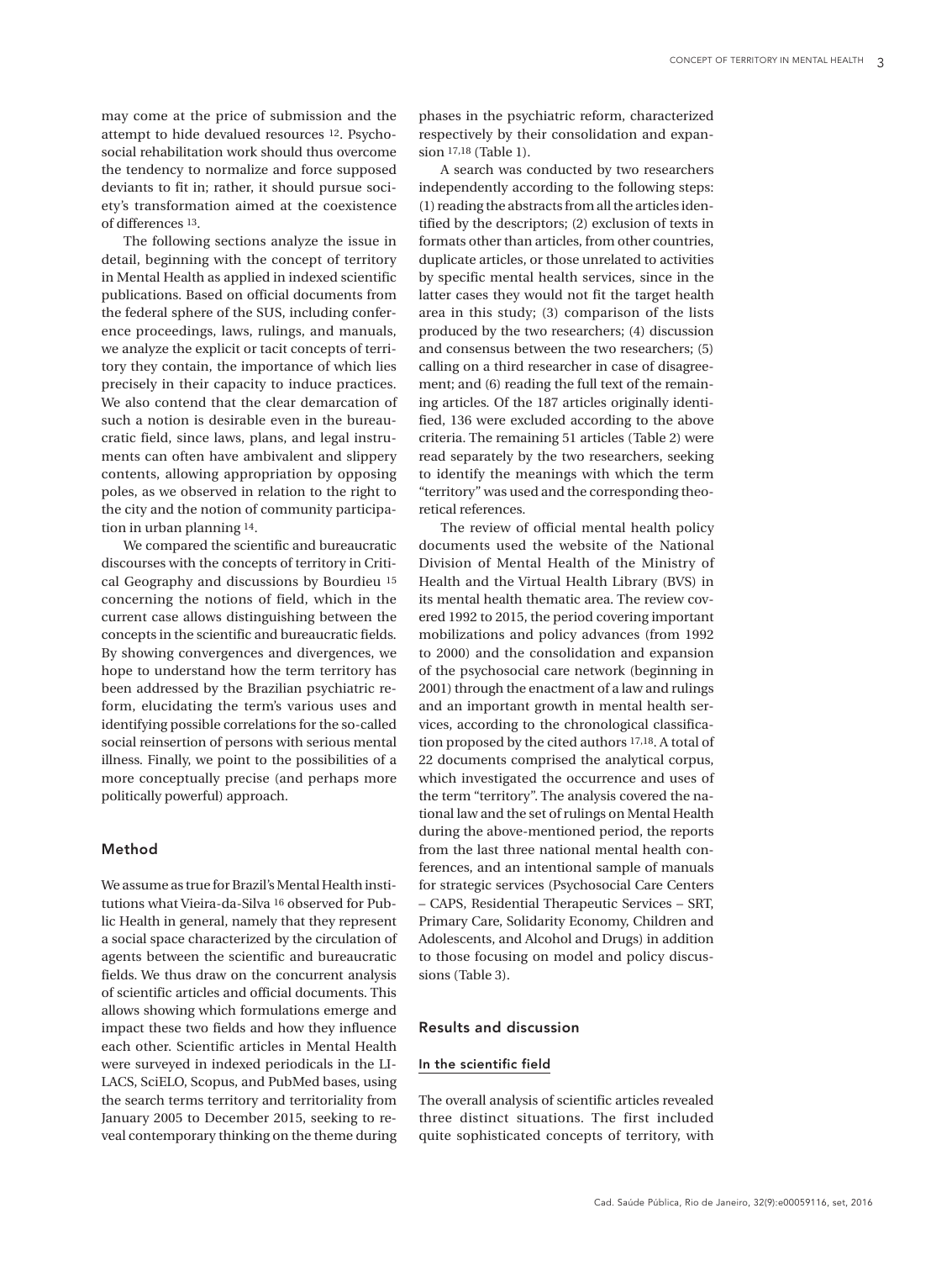# Table 1

Boolean terms and connectors used in the article search.

| Database      | Boolean terms and connectors                                                                      |
|---------------|---------------------------------------------------------------------------------------------------|
| SciELO        | Health (subject) AND mental (subject) AND territory (all indexes)                                 |
|               | Health (subject) AND mental (subject) AND territoriality (all indexes)                            |
| <b>LILACS</b> | Mental Health (DeCS Category) and Territory (Word)                                                |
|               | Mental Health Services (DeCS Category) and Territory (Word)                                       |
|               | Community Mental Health Services (DeCS Category) and Territory (Word)                             |
|               | Mental Health Services (DeCS Category) and Territoriality (Word)                                  |
|               | Mental Health (DeCS Category) and Territoriality (Word)                                           |
|               | Community Mental Health Services (DeCS Category) and Territoriality (Word)                        |
| Scopus        | "Mental Health" AND Territory                                                                     |
|               | "Mental Health" AND Territoriality                                                                |
| PubMed        | ("mental health" [MeSH Terms] or ("mental" [All Fields] and "health" [All Fields]) or "mental     |
|               | health"[All Fields]) and territory[All Fields] and ("brazil"[MeSH Terms] or "brazil"[All Fields]) |

# Table 2

Articles analyzed.

|    | Authors                 | Short title                                                                  | Journal                                                       | Year |
|----|-------------------------|------------------------------------------------------------------------------|---------------------------------------------------------------|------|
| 1  | Silva 38                | Psychosocial care and population management                                  | Physis: Revista de Saúde Coletiva                             | 2005 |
| 2  | Silveira & Vieira 39    | Reflections about the health care ethics                                     | Estudos e Pesquisas em Psicologia                             | 2005 |
| 3  | Delbon et al. 40        | An evaluation of harm reduction kits distribution                            | Saúde e Sociedade                                             | 2006 |
| 4  | Romagnoli 41            | Families at the mental health network                                        | Psicologia em Estudo                                          | 2006 |
| 5  | Souza 42                | Extending the field of the psychosocial attention                            | Escola Anna Nery Revista de<br>Enfermagem                     | 2006 |
| 6  | Nunes et al. 43         | The dynamics of mental health care                                           | Cadernos de Saúde Pública                                     | 2008 |
| 7  | Quintas & Amarante 44   | The territorial action of the Centro de Atenção Psicossocial as<br>indicator | Saúde em Debate                                               | 2008 |
| 8  | Silva 45                | Reform, responsibilities and networks                                        | Ciência & Saúde Coletiva                                      | 2009 |
| 9  | Delfini et al. 46       | Partnership between Psychosocial Care Center and Family<br>Health Program    | Ciência & Saúde Coletiva                                      | 2009 |
| 10 | Dombi-Barbosa et al. 47 | Therapeutic interventions for children's and<br>adolescents's families       | Revista Brasileira de Crescimento e<br>Desenvolvimento Humano | 2009 |
| 11 | Marques & Mângia 48     | The field of health attention to individuals () of the alcohol<br>use $()$   | Revista de Terapia Ocupacional                                | 2009 |
| 12 | Menezes & Yasui 49      | The psychiatrist in psychosocial care                                        | Ciência & Saúde Coletiva                                      | 2009 |
| 13 | Teixeira Jr. et al. 50  | Psychosocial attention from the experience of the individual<br>suffering    | Revista Gaúcha de Enfermagem                                  | 2009 |
| 14 | Kuhnen et al. 51        | The importance of the environments' organization                             | Psicologia & Sociedade                                        | 2010 |
| 15 | Carneiro et al. 21      | Popular education in mental health                                           | Saúde e Sociedade                                             | 2010 |
| 16 | Pinho et al. 52         | Mental health substitutive services and inclusion in the territory           | Ciência, Cuidado e Saúde                                      | 2010 |
| 17 | Rézio & Oliveira 20     | Work teams and conditions at the Mental Health Services in<br>Mato Grosso    | Escola Anna Nery Revista de<br>Enfermangem                    | 2010 |
| 18 | Almeida & Trevisan 53   | Interventions strategies within Occupational Therapy                         | Interface - Comunicação, Saúde,<br>Educação                   | 2011 |
| 19 | Brêda et al. 54         | Evaluation of psychosocial care centers of the state of Alagoas              | Revista RENE                                                  | 2011 |

(continues)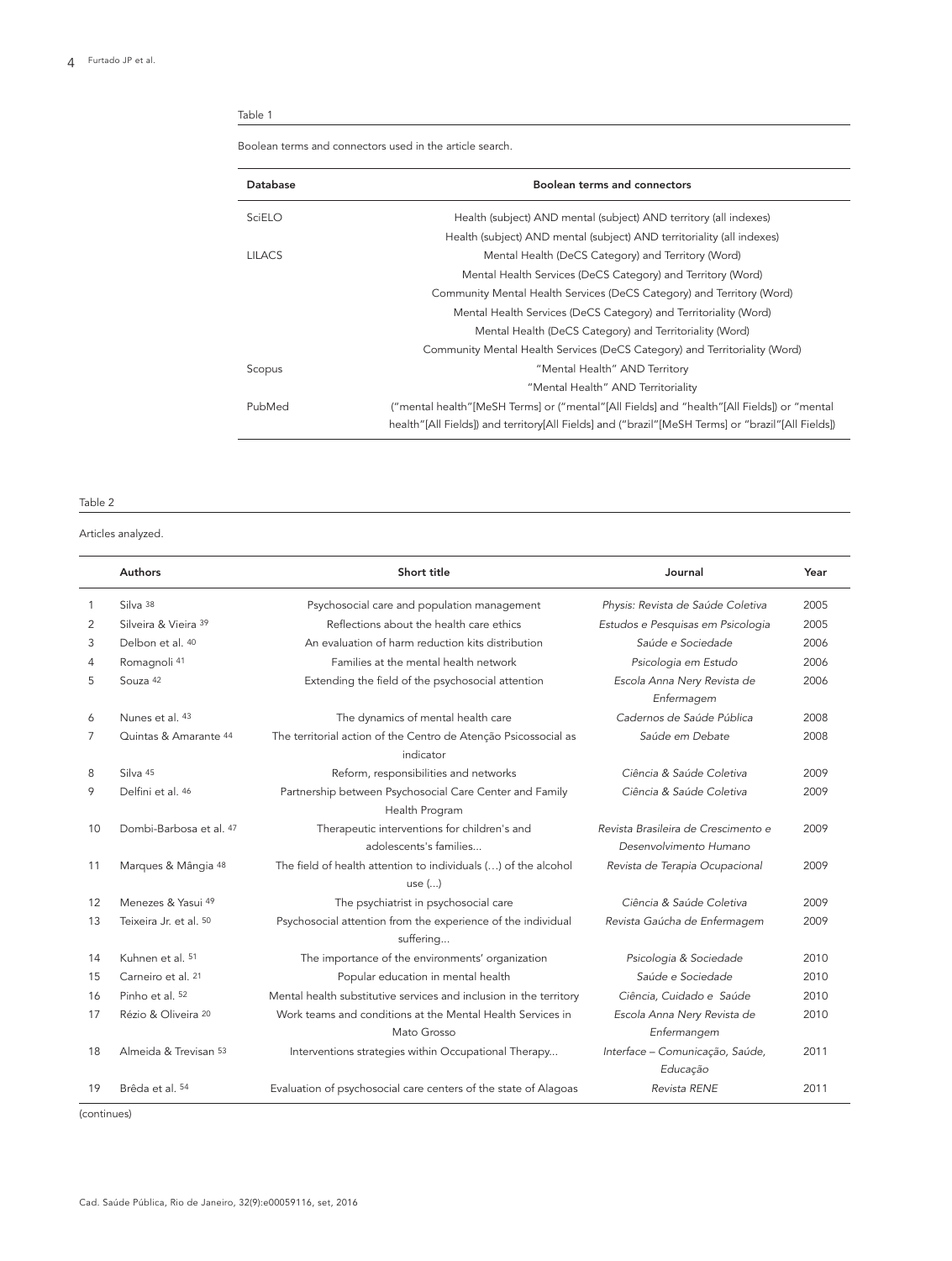# Table 2 (continued)

|    | <b>Authors</b>                    | Short title                                                                                     | Journal                                           | Year |
|----|-----------------------------------|-------------------------------------------------------------------------------------------------|---------------------------------------------------|------|
| 20 | Lemke & Silva 55                  | A study on itinerancy as a strategy                                                             | Physis: Revista de Saúde Coletiva                 | 2011 |
| 21 | Santos & Nunes 56                 | Territory and mental health                                                                     | Interface - Comunicação, Saúde,                   | 2011 |
|    |                                   |                                                                                                 | Educação                                          |      |
| 22 | Zerbetto et al. 22                | The work in a Psychosocial Support Center                                                       | Revista Eletrônica de Enfermagem                  | 2011 |
| 23 | Alberti & Palombini 57            | Supervision in Psychosocial centers for mental health                                           | Psicologia: Ciência e Profissão                   | 2012 |
| 24 | Borba et al. 58                   | Mental health care based on the psychosocial model                                              | Revista da Escola de Enfermagem<br>da USP         | 2012 |
| 25 | Heck et al. 59                    | The interventions of professionals of a psychosocial care<br>center () risk of suicide          | Texto & Contexto - Enfermagem                     | 2012 |
| 26 | Jorge et al. 60                   | Matrix tool in the () family health strategy                                                    | Acta Paulista de Enfermagem                       | 2012 |
| 27 | Leão & Barros 4                   | Territory and community mental health service                                                   | Saúde e Sociedade                                 | 2012 |
| 28 | Rodrigues & Moreira <sup>61</sup> | The interlocution of mental health with primary care                                            | Saúde e Sociedade                                 | 2012 |
| 29 | Souza et al. 62                   | Monitoring of patients within the schizophrenia spectrum                                        | Cadernos Saúde Coletiva                           | 2012 |
| 30 | Azevedo et al. 63                 | Matrix support in mental health                                                                 | Revista de Pesquisa: Cuidado é<br>Fundamental     | 2013 |
| 31 | Cunda et al. 64                   | Essays on an extended network among the circuits of teen<br>exclusion                           | Psicologia & Sociedade                            | 2013 |
| 32 | Galvanese et al. 65               | Arte, cultura e cuidado nos (CAPS) Art, culture and care in<br>psychosocial healthcare services | Revista de Saúde Pública                          | 2013 |
| 33 | Lemke & Silva 23                  | () construction of a territorial logic of care                                                  | Psicologia & Sociedade                            | 2013 |
| 34 | Lussi & Shiramizo 66              | Integrated workshop of work and income generation                                               | Revista de Terapia Ocupacional                    | 2013 |
| 35 | Nascimento et al. 67              | Space distribution of mental disorder cases                                                     | Revista de Enfermagem do Centro-<br>Oeste Mineiro | 2013 |
| 36 | Quinderé et al. 68                | Accessibility and resolution of mental health care                                              | Ciência & Saúde Coletiva                          | 2013 |
| 37 | Ribeiro <sup>69</sup>             | The Psychosocial Care Centers as spaces promoters of life                                       | Revista de Terapia Ocupacional                    | 2013 |
| 38 | Valadares & Souza 70              | Analysis () issue of violence in Brazilian Mental Health<br>Policies                            | Physis: Revista de Saúde Coletiva                 | 2013 |
| 39 | Willrich et al. 24                | The meanings constructed in the attention to a crisis in the<br>territory                       | Revista da Escola de Enfermagem<br>da USP         | 2013 |
| 40 | Bastos et al. 71                  | Identity of care in a Psychosocial Care Center for Children and<br>Adolescents                  | Revista da Escola de Enfermagem<br>da USP         | 2014 |
| 41 | Bezerra et al. 72                 | "I went to the health unit and the doctor sent me here"                                         | Interface - Comunicação, Saúde,<br>Educação       | 2014 |
| 42 | Costa et al. 73                   | The phenomenon of chronification on psychosocial aid centers                                    | Temas em Psicologia                               | 2014 |
| 43 | Pegoraro et al. 74                | Matrix support in mental health according to the<br>professionals                               | Psicologia em Estudo                              | 2014 |
| 44 | Lima & Yasui 31                   | Territories and meanings                                                                        | Saúde em Debate                                   | 2014 |
| 45 | Lima et al. 75                    | Indicators on the mental health care of autistic children and<br>adolescents                    | Physis: Revista de Saúde Coletiva                 | 2014 |
| 46 | Tszesnioski et al. 76             | () mental health care network for children and adolescents                                      | Ciência & Saúde Coletiva                          | 2015 |
| 47 | Vasconcelos et al. 77             | Comments about care in relation to alcohol and other drugs                                      | Interface - Comunicação, Saúde,<br>Educação       | 2015 |
| 48 | Couto & Delgado 78                | Mental health of children and adolescents in the Brazilian<br>public health agenda              | Psicologia Clínica                                | 2015 |
| 49 | Kemper et al. 79                  | Comprehensive and care networks                                                                 | Interface - Comunicação, Saúde,<br>Educação       | 2015 |
| 50 | Silva & Pinho 80                  | Territory and mental health                                                                     | Revista de Enfermagem - UERJ                      | 2015 |
| 51 | Guedes & Souza 81                 | Cartographies of exclusion and inclusion of people ()<br>territorialization processes           | Estudo e Pesquisas em Psicologia                  | 2015 |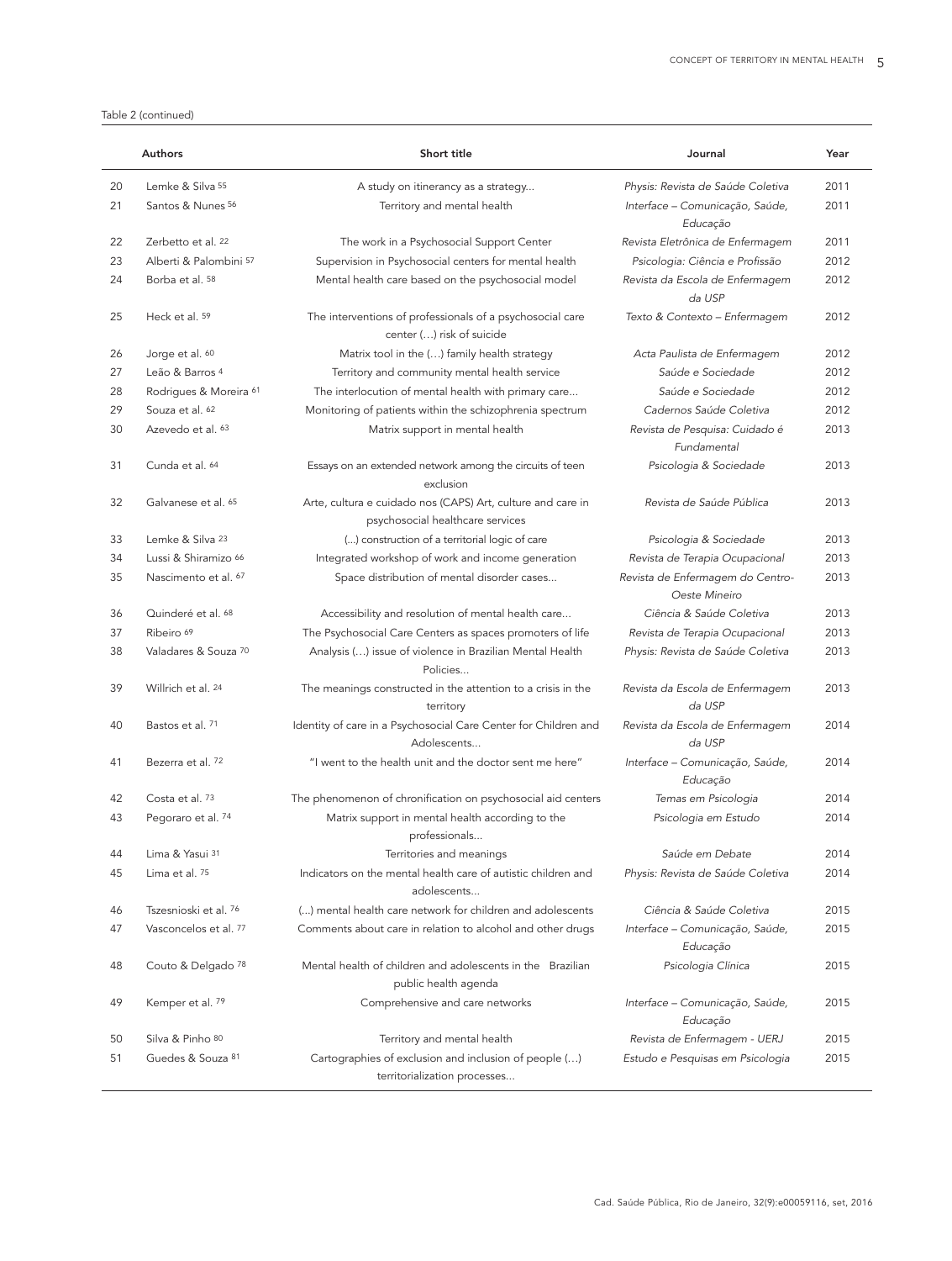## Table 3

Official documents analyzed.

| Type         | <b>Title</b>                                                                                                                   | Year |
|--------------|--------------------------------------------------------------------------------------------------------------------------------|------|
| National Law | Law 10,216 82                                                                                                                  | 2001 |
| Rulings      | Ruling SNAS/MS 224 82                                                                                                          | 1992 |
|              | Ruling GM/MS 106 82                                                                                                            | 2000 |
|              | Ruling GM/MS 336 82                                                                                                            | 2002 |
|              | Ruling SAS/MS 305 82                                                                                                           | 2002 |
|              | Ruling GM/MS 1,947 82                                                                                                          | 2003 |
|              | Ruling GM/MS 52 82                                                                                                             | 2004 |
|              | Ruling MS 3,088 83                                                                                                             | 2011 |
|              | Ruling MS 854 84                                                                                                               | 2012 |
| Conferences  | Il Conferência de Saúde Mental - final report 26                                                                               | 1992 |
|              | III Conferência de Saúde Mental - final report 85                                                                              | 2001 |
|              | IV Conferência de Saúde Mental - final report 86                                                                               | 2010 |
| Official     | Saúde Mental no SUS: os Centros de Atenção Psicossocial 87                                                                     | 2004 |
| publications | Residências Terapêuticas: o Que São e Pra Que Servem 88                                                                        | 2004 |
|              | Reforma Psiquiátrica e Política de Saúde Mental no Brasil. Conferência Regional de Reforma dos                                 | 2005 |
|              | Serviços de Saúde Mental: 15 Anos Depois de Caracas <sup>25</sup>                                                              |      |
|              | Saúde Mental e Economia Solidária: Inclusão Social pelo Trabalho 89                                                            | 2005 |
|              | Caminhos Para uma Política de Saúde Mental Infanto-juvenil 90                                                                  | 2005 |
|              | Saúde Mental no SUS: Acesso ao Tratamento e Mudança do Modelo de Atenção. Relatório de<br>Gestão 2003-2006 91                  | 2007 |
|              | Saúde Mental no SUS: as novas fronteiras da Reforma Psiquiátrica<br>Relatório de Gestão 2007-2010 92                           | 2011 |
|              | Cadernos de Atenção Básica: Saúde Mental 93                                                                                    | 2013 |
|              | Centros de Atenção Psicossocial e Unidades de Acolhimento como Lugares da Atenção                                              | 2015 |
|              | Psicossocial nos Territórios: Orientações para Elaboração de Projetos de Construção, Reforma e<br>Ampliação de CAPS e de UA 30 |      |
|              | Guia Estratégico para o Cuidado de Pessoas com Necessidades Relacionadas ao Consumo de<br>Álcool e Outras Drogas 94            | 2015 |

discussions on de-territorialization, existential territory, cartography, etc. The second involved 28 articles which did not include territory or territoriality in the key words and did not explain the concept of territory they used, nor did they make reference to the relevant authors or schools. Finally, the group in which some articles present a notion of territory allusively or descriptively, not as an explanatory or critical concept. This is less obvious than may appear at first sight, given the possibility of a concept establishing itself among experts in a field, to the point of dispensing with explanations. In such circumstances, such a concept would be used with precision, without being presented in detail in each new text.

The inference that this does not occur in fact in the scientific field of Mental Health is corroborated by the relationship between the articles' publication dates and their conceptual precision

or imprecision as to the term territory. The two types of articles are distributed equivalently over the course of the 11-year period (Figure 1). The field appears not to have matured steadily in this regard. There was also an obvious absence of any correlation between the precision in the concept of territory and the stratification of publications in the Capes Qualis-Periodicals base, either in Public Health or Psychology. The proportion of articles in which the term was (or was not) reported and used precisely is nearly the same in all the strata.

As for the term's contents, an analysis of the articles identified four relevant meanings, partly presented explicitly by the authors and partly deduced by us based on the respective semantic context (meaning defined here as the sense a word or even concept presents in a given context 19). As expected, such meanings ap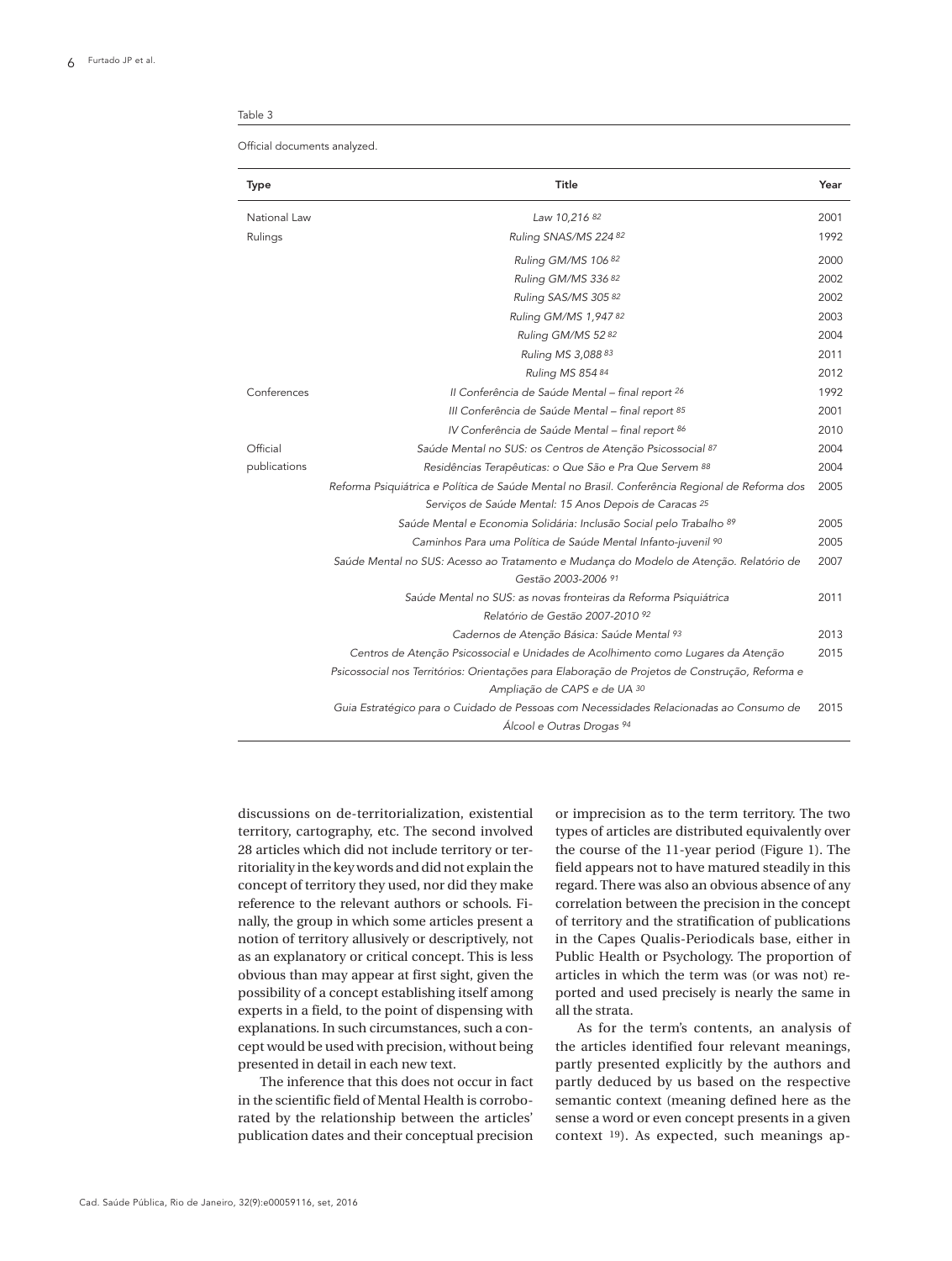Year of publication (2005-2015) of articles with and without definition of the term territory.



peared side by side in some articles, but even then one or the other clearly predominated. We rule out the articles with a polysemous notion of territory, with no predominant sense (articles 5, 14, 28, 31, and 41 in Table 2) or when the term was used as a synonym for state or municipality 20. We now present the four meanings and the respective classification of articles.

The most frequent meaning of territory is a catchment or coverage area for non-hospital health services. The articles in which this meaning predominates identify territory as the space outside the hospital (by extension, as opposed to hospital-centered psychiatry) and adjacent to the health service, whose residents or circulating public can make use of this service. Even when this is not the main meaning, the articles take it for granted, as if it were common sense in the field.

"*Since CAPSad is a state unit, the option was to work with the concept of 'CAPSad territory', considering the geographic are closest to this health unit, including the Pernambués neighborhood, keeping in view its physical area and the life present there, its territory with a pulsating life*" 21 (p. 466).

According to a second meaning, territory is a set of treatment resources, in the broad sense and not always well-demarcated, i.e., the result of potential interactions to be explored and linked by the health services at levels that do not belong directly to these services (public spaces, neighborhoods, associations, etc.). Articles that use this meaning emphasize social inclusion of persons with severe mental illness. However, such therapeutic resources are nearly always mentioned vaguely, with no reference to inherent conflicts, resistance, and disputes over access to goods and services. The following quote illustrates this characteristic.

"*It is important for health professionals working in the CAPS to find the user's other daily scenarios, that is, outside the setting of the mental health institution. They thus take a position as mediators and facilitators of relations and resources in the territory to produce social networks with solidarity for lifetime follow-up of users. This means creating spaces for affectivity and encounters, which requires fostering skills for people to achieve autonomy and emancipation*" 22 (p. 106).

The third sense is existential territory, based on each individual's personal history. It denotes the space for symbolic constructions and belonging, linking ethological, subjective, sociological, and geographic meanings. The articles that primarily adopt this meaning refer to Deleuze and Guattari, whose concept of existential territory encompass such relations between the clinic, space, and subjectivity. The following passage characterizes the argumentative context in which this meaning appears.

"*Thus, deinstitutionalization and comprehensiveness are conceptual operators that affirm territory as an ethical premise in health actions. A healthcare practice can only be consequential if it relates to subjects in their existential context. In the field of public healthcare policies, some tech-*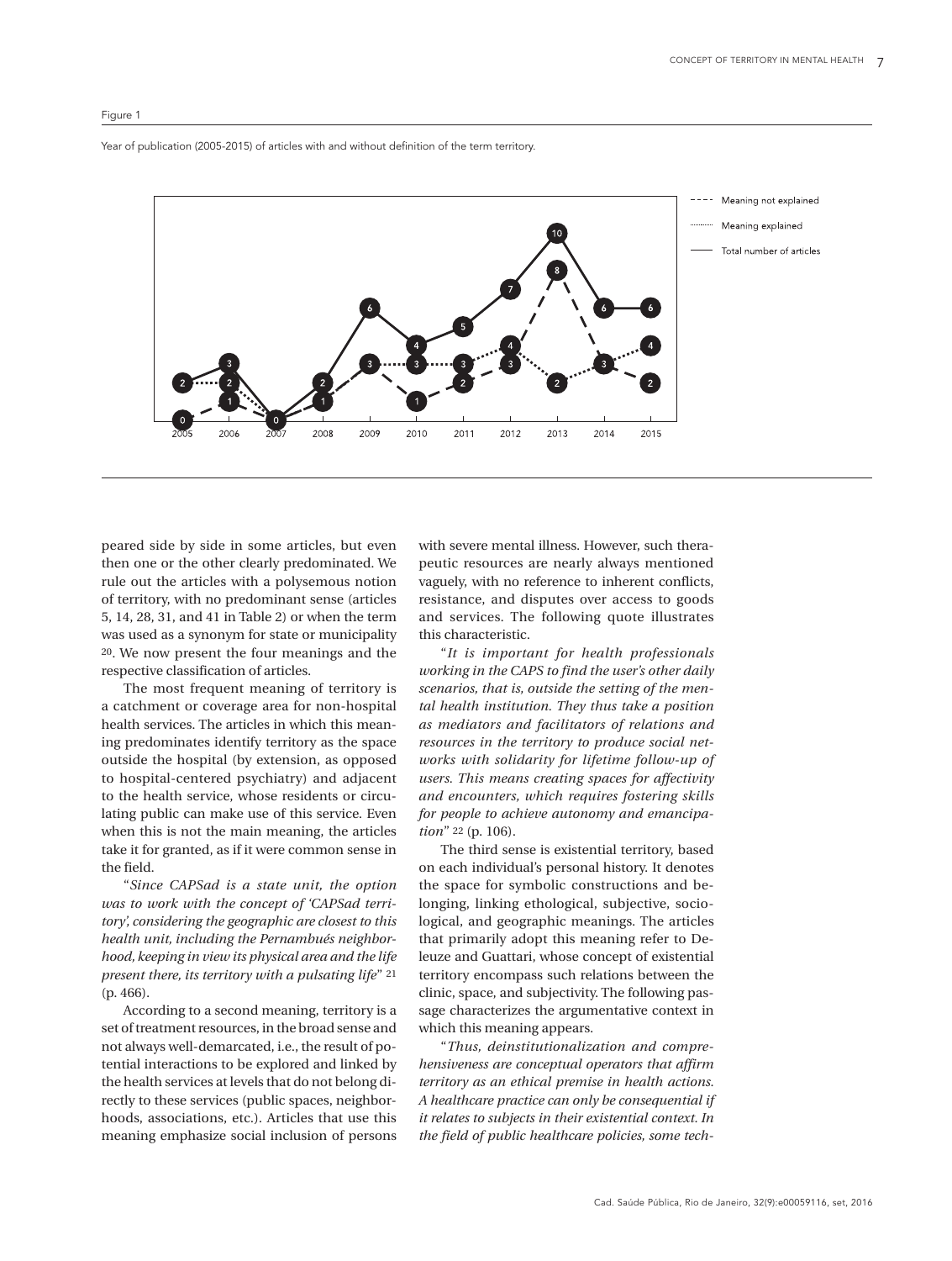*nologies have operated by shifting the users' life territories to develop actions*" 23 (p. 10).

The fourth meaning sees territory as a system of objects and actions, derived especially from Milton Santos' theories. In articles that take these theories as their implicit or explicit reference, territory is the interface between the political and the cultural, with frontiers ranging from those between countries to those between individuals, at their physical limits. Central to such cases is the interdependence between the material space and its use, between the historical process and the material and social base of human action (Table 4).

"*In order for healthcare dealing with the individual's mental disorder to contemplate the complexity of the subject's needs, health professionals must draw on new technologies of care. One such technology is care for individuals in their life context, within their territory, the space resulting from the inseparability between systems of objects and actions*" 24 (p. 658).

Considering that a strong concept of territory, as noted by Haesbaert 11 (p. 95-6), "*unfolds across a continuum from the more 'concrete' and 'functional' political and economic predominance to the more subjective and/or 'cultural/symbolic' appropriation*", the meanings presented above tend toward different poles in this continuum. Territory seen as a catchment area for health services, structuring the functioning of psychosocial care networks and possessing resources for individual care (meanings 1 and 2), corresponds to the predominantly functional pole. Territory viewed from the users' perspective or as resulting from multiple material and immaterial power relations (meanings 3 and 4) tends toward the predominantly symbolic pole. One way or another, the scientific field encompasses such a continuum, although not always or in each particular text.

### In the bureaucratic field

The Ministry of Health's normative and technical guidelines emphasize territory's importance in the technical organization of patient care in Mental Health initiatives in the Brazilian Unified National Health System (SUS). A typical formulation is "*the idea of territory as organizer of the mental healthcare system, which should orient the actions by all its services*" 25 (p. 25). However, in the official documents analyzed here (laws, rulings, reports, and manuals), the notion of territory is often reduced precisely to such a category of administrative organization of the health system or to coverage by services, as illustrated by a document from the second National Conference on Mental Health, in 1992, which proposes: "*To adopt the concepts of territory and responsibility as a way of assigning a break from the hospitalcentered model to the district-based distribution of mental health, guaranteeing users' rights to receive or refuse care, as well as the obligation by the health service not to abandon users to their own devices*" 26 (p. 12).

The quote is inspired by the Italian concept of presa in carico 27, translated in some texts as taking charge of 28. However, it limits mental health care to services and the catchment population to a given geographic territory, the above-mentioned district-based distribution.

More than a decade later a document by the Ministry of Health 25 on *Reforma Psiquiátrica e Política de Saúde Mental no Brasil* expanded the notion of territory beyond the physical space but reinforced its concept as a synergistic resource, overlooking factors that are contrary to the proposed inclusion: "*Territory designates not only a geographic area, but the people, institutions, networks, and scenarios in which community life takes place. Thus, to work in the territory is not the same as to work in the community, but to work with the community's components, knowledge,* 

#### Table 4

Relevant meanings found in scientific articles.

| <b>Meanings</b>                                  | Articles *                                                        |  |
|--------------------------------------------------|-------------------------------------------------------------------|--|
|                                                  |                                                                   |  |
| (1) Catchment and coverage area for non-hospital | 3, 11, 13, 15, 17, 19, 23, 26, 29, 30, 34, 36, 37, 38, 43, 45, 48 |  |
| services                                         |                                                                   |  |
| (2) Therapeutic resources                        | 10, 18, 22, 32, 46                                                |  |
| (3) Existential territory                        | 2, 4, 20, 33, 40, 44, 42, 47, 49                                  |  |
| (4) System of objects and actions                | 1, 6, 7, 8, 9, 12, 16, 21, 24, 25, 27, 39, 50, 51                 |  |

\* The numbers regarding articles match the numbering shown in Table 2.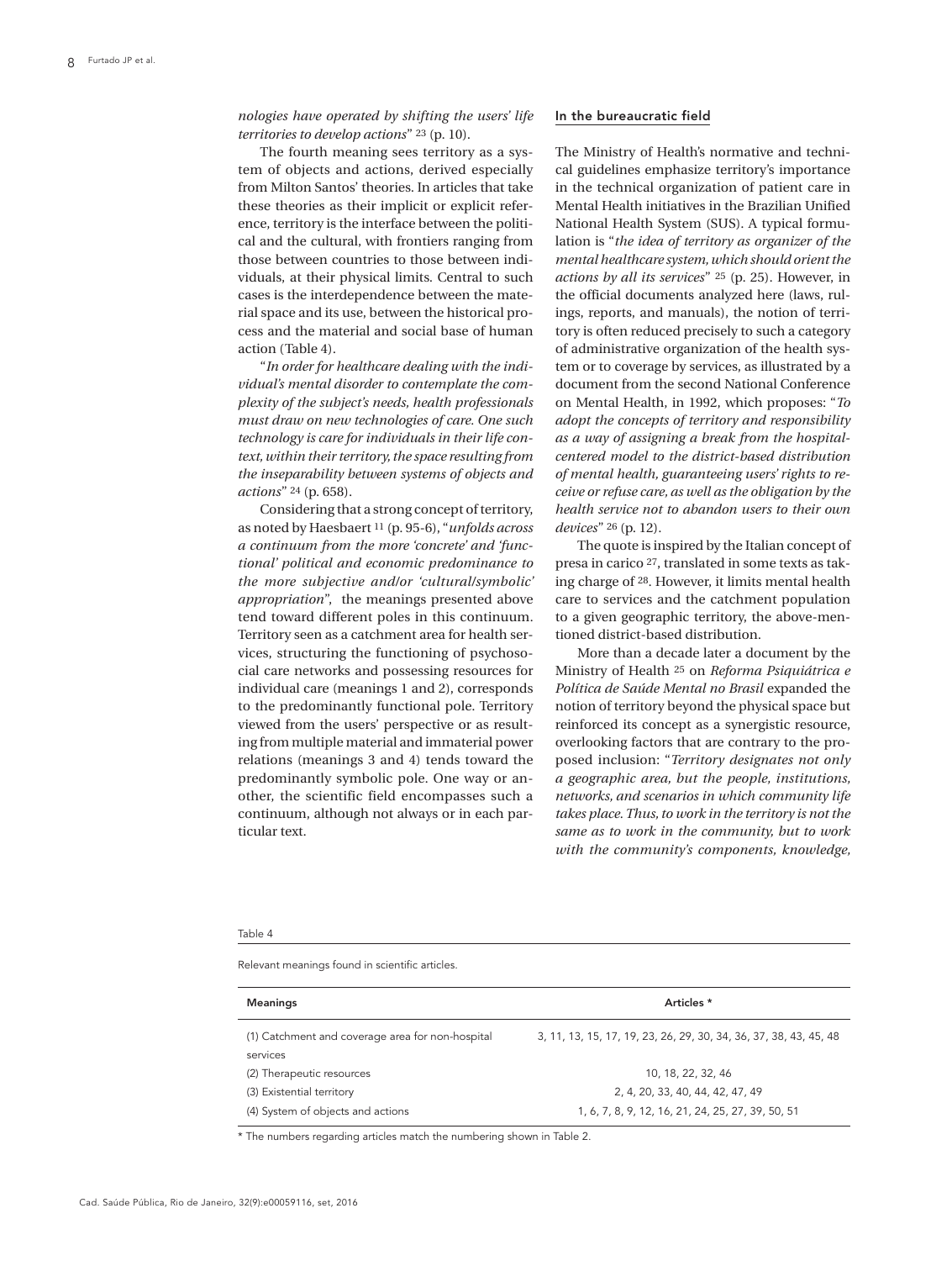*and forces that propose solutions, raise demands, and can build common objectives. To work in the territory thus means to reclaim all the knowledge and potentialities of the community's resources, building solutions collectively, the multiplicity of exchanges between persons and mental health care*" 25 (p. 25).

The above definition of territory, possibly inspired by Milton Santos 29, alludes to networks, proposing forces, exchanges among persons, and an assumed community or collectivity, but effacing the political dimension or the power issue, key to a critical understanding of territory. The social space in which the Mental Health sector operates appears as if politically neutral, or at best, self-governed. The economic, clinical, and moral forces that may resist the social reinsertion of persons with severe mental disorders are not mentioned.

The spaces now inhabited by these persons and who receive institutional support, whether SRT or CAPS, are largely located in large cities. Such metropolises may be the most complex territories humankind has ever produced, and the ones that are most difficult to decipher and interact with for anyone, with or without a mental disorder. Thus, "to work in the territory" by making use of "all the knowledge and potentialities" existing there, as suggested by the above quote, assumes a critical reflection on the possibilities and difficulties involved in the non-submissive insertion of persons with mental disorders in the power relations that define the territory.

In other words, although occasionally referring to the existential territory and considering the disputes there, the official documents operate essentially with the concepts of territory as a space for catchment or coverage of services and networks (meaning 1 from the scientific field) or as a set of resources that move the follow-up and rehabilitation of persons with severe mental disorders (meaning 2 from the scientific field). Finally, there is the above-mentioned emphasis on organization of the network of care, which appears to underlie the vague expression "territorial logic" and constitute a meaning not found in the same way in the scientific field.

These meanings refer mainly to typical state functions. They all tend towards the predominantly functional pole. In a coverage area, the relationship between given services and a given clientele allows improving their distribution, hierarchical organization, and linkage, with a view towards rehabilitation and reinsertion. Territory is synonymous with "*place of reference and care, promoter of life, with the mission of guaranteeing the exercise of citizenship and social inclusion of users and their family members*" 30 (p. 3). In a

word, it represents a resource, whether clinical, rehabilitative, or administrative. Although there is no functional concept of territory that does not include some symbolic element – and vice versa – it is evident that according to the official documents, territory is something narrower, more immediate, simpler, and more manageable than the concept that emerges from the scientific articles as a whole.

# Insertion in the territory or in the service?

The mere elimination of confinement facilities such as psychiatric hospitals is obviously not enough to guarantee social inclusion of the excluded or their emancipation from tutorship. Contrary to the intentions and intuition of all those who embraced the Brazilian psychiatric reform, the establishment of a health services network "in the territory" even runs the risk of acting in the opposite direction, since it provides the state with additional legitimacy to exercise surveillance over the entire population in a given area, i.e., a given "territory". Lima & Yasui 31 (p. 599) warned, referring to Deleuze (1992), that "*in the transition from the asylum to new substitute services, we might merely move from discipline to control*".

To mitigate this risk, Lima & Yasui 31 recommend sensitive and attentive clinical practice, capable of embracing the multiplicity of ways of life and networks of meaning that create new territories. However, such intended pluralism often runs up against the logic of imposition of social order and standardization embedded in the functioning of the state apparatus, through moral integration and the production of social identities according to acts by state agents 32. Regardless of health professionals' ethical and political positions or clinical practice in the mental health system, they are subject to control by the institution that employs them and whose determinations they feel in the skin whenever they deal with its immense bureaucracy. The frequency and natural way with which scientific articles use territory as coverage area also suggest that many mental health specialists have incorporated something of the automatisms of the "administered world". This refers us back to the definition by Souza 7,8: to ask about territory is to ask about power. And with Bourdieu we could add that the genesis of every modern state is a long and complex process of concentration of a society's material and symbolic resources, the result of intense power struggles 89 which can take on different forms, but which inexorably corresponds to a process of establishing order and appropriating symbolic resources in the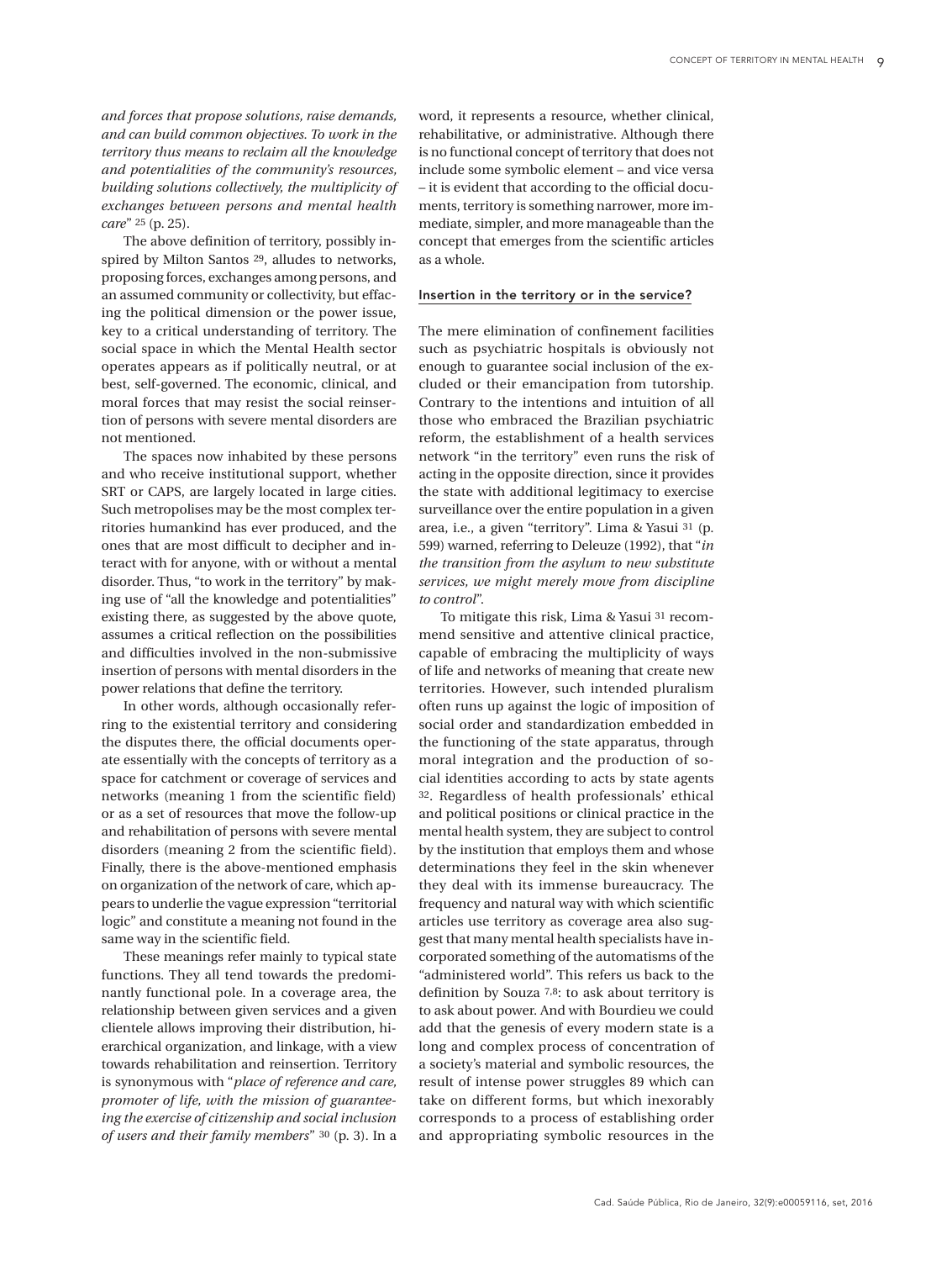relations between agents in the social and physical spaces in which they act 33.

The deinstitutionalization movement in Italy in the 1970s – which heavily influenced the Brazilian psychiatric reform – confronted not only the psychiatric hospital but also the English therapeutic community model and the French mental health policy. From the English model, the Italians in Trieste kept the principle of democratization of relations, while from the French model they inherited the idea of territoriality, counter to the notion of community 34. In the Mental Health context the term community – so positively connoted in everyday language – is inseparable from the American preventivist ideals, which see community as the functional system and mental illness the failure to adapt to the system's interactive mechanisms 35. For the Italians, on the contrary, the institution to be overcome was not simply the psychiatric hospital, but the "*the set of scientific, legislative, and administrative devices, codes of reference, and power relations structured around the object 'disease'*" 27 (p. 30), where the struggle for freedom is associated with the struggle for resources that allow social exchanges, the lack of which condemns the excluded to a life of continuing exclusion 36. In this sense, the Italian process of psychiatric deinstitutionalization and territorial inclusion assumes disputes and clashes in no way aligned with the functional notion of territory. The same can be said for the principles behind the Brazilian psychiatric reform.

However, this functional notion's hegemony in the documents (and operations) of the Brazilian Ministry of Health and its repeated appearance in scientific articles indicate a gradual loss of power in the strong concept of territory, i.e., territory as a space for exercise of both power and resistance. We are at a crossroads of the true insertion in the territory and a trans-institutionalization 37. If the former represents conflicts, the difficult coexistence of difference and advances that are sometimes slow and always partial, the latter represents only a move away from the psychiatric hospital and towards tutorship in the community, conducted by professionals in institutions like the CAPS and the SRT.

Overcoming ostracism by social reinsertion helps protect former long-term inpatients (and patients who have been followed in substitute services since the beginning) from feeling out of place, forced to meet tacitly required conditions in order to be accepted 12. A critical concept of territory means distinguishing between insertion in the psychosocial and healthcare network and inclusion in physical, social, and relational spaces.

## Conclusion

In Mental Health, the word "territory" has always been used in a hybrid way, oscillating between meanings with or without a theoretical reference. Territory and territoriality function as allusions to an advanced set of ideals, without necessarily dealing with the respective political and social implications. The lack of conceptual progress with this important signifier means that each new research output on the theme is forced to either explain the term anew or accept it in its more instrumental and less critical meanings. In addition, the conceptual imprecision does not appear to disqualify a text in the eyes of specialists, whether in Public Health or in Psychology.

As for the discourse in official documents, the prevailing concept of territory is a physical and social space capable of catalyzing the process of psychosocial rehabilitation and social reinsertion of persons with severe mental disorders. By abstractly removing territory from power relations and thus from various orders of disputes and resistance, the official concept induces both clinical practice and reflection to neglect what is central to any process of inclusion, namely social relations and their consequences for each of the so-called insane individuals.

The critical concept of territory contrasts with the commonsense notion, the meanings of which are varied and sometimes vague or superficial (territory as synonymous with area or region, for example). There appears to be a gradual loss of power and discernment, which attenuates the concept of territory used by the Italian psychiatric reform and reinforced in Brazil by Critical Geography and the work of Milton Santos. By blunting the concept's critical and analytical capacity, omitting the characterization of the encounter/avoidance between persons with serious mental illness and the urban and social space in contemporary Brazilian society, both the scientific field and the bureaucracy make mental health services staff and users more vulnerable. Users that try to belong in society run a huge risk of subjecting themselves to hegemonic values and behaviors.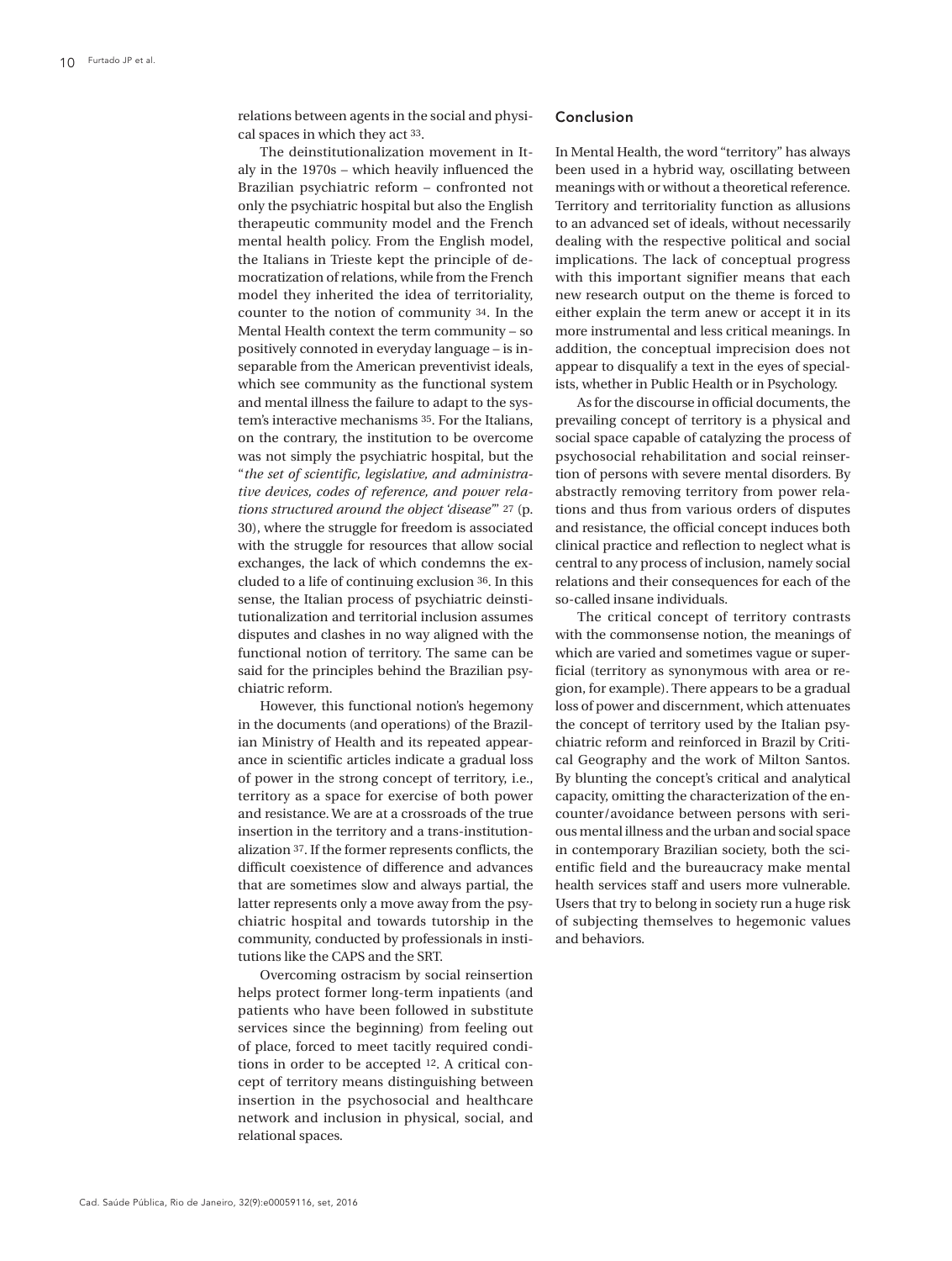#### Contributors

J. P. Furtado contributed in the research project conception, data analysis and interpretation, writing and critical revision of the article, and approval of the final version for publication. W. Y. Oda collaborated in the research project conception, data acquisition and analysis, writing and critical revision of the article, and approval of the final version for publication. I. C. Borysow contributed in the data acquisition and analysis and critical revision of the article. S. Kapp participated in the writing and critical revision of the article and approval of the final version for publication.

#### Acknowledgments

We wish to thank Rosana Onocko Campos, Gabriel Peters, Márcia Carvalho, and Nina Isabel Soalheiro for reading and discussing the article's initial drafts.

### References

- 1. Furtado JP, Nakamura, organizadores. Inserção social e habitação de pessoas com sofrimento mental grave. São Paulo: Fap-UNIFESP Editora; 2014.
- 2. Lefèbvre H. Espaço e política. Belo Horizonte: Editora UFMG; 2008.
- 3. Kinoshita RT. Em busca da cidadania. In: Campos FCB, Henriques CMP, organizadores. Contra a maré à beira-mar: A experiência do SUS em Santos. 2a Ed. São Paulo: Editora Hucitec; 1997. p. 67-77.
- 4. Leão A, Barros S. Território e serviço comunitário de saúde mental: as concepções presentes nos discursos dos atores do processo da reforma psiquiátrica brasileira. Saúde Soc 2012; 21:572-86.
- 5. Dutra VFD, Oliveira RMP. Revisão integrativa: as práticas territoriais de cuidado em saúde mental. Aquichan 2015; 15:529-40.
- 6. Minayo MCS. O desafio do conhecimento: pesquisa qualitativa em saúde. 12a Ed. São Paulo: Editora Hucitec; 2010.
- 7. Souza ML. Conceitos fundamentais da pesquisa sócio-espacial. Rio de Janeiro: Bertrand Brasil; 2013.
- 8. Souza MJL. O território: sobre espaço e poder, autonomia e desenvolvimento. In: Castro IE, Gomes PCC, Corrêa RL, organizadores. Geografia: conceitos e temas. 2a Ed. Rio de Janeiro: Bertrand Brasil; 2000. p. 77-116.
- 9. Faria RM, Bortolozzi A. Espaço, território e saúde: contribuições de Milton Santos para o tema da geografia da Saúde no Brasil. Rev. RA'E GA – O Espaço Geográfico em Análise 2009; 17:31-41.
- 10. Moken M, Peiter P, Barcellos C, Rojas LI, Navarro M, Gondim GMM, et al. O território na Saúde: construindo referências para análises em saúde e ambiente. In: Miranda AC, Barcellos C, Moreira JC, Monken M, organizadores. Território, ambiente e saúde. Rio de Janeiro: Editora Fiocruz; 2008. p. 23-41.
- 11. Haesbaert R. O mito da desterritorialização: do fim dos territórios à multi-territorialidade. Rio de Janeiro: Bertrand Brasil; 2004.
- 12. Bourdieu P. O poder simbólico. Rio de Janeiro: Bertrand Brasil; 2011.
- 13. Saraceno B. Libertando identidades: da reabilitação psicossocial à cidadania possível. Rio de Janeiro: Te Corá/Instituto Franco Basaglia; 1999.
- 14. Kapp S, Baltazar P. The paradox of participation: a case study on urban planning in favelas and a plea for autonomy. Bull Lat Am Res 2012; 31:160-73.
- 15. Bourdieu P. As regras da arte. São Paulo: Companhia das Letras; 2010.
- 16. Vieira-da-Silva LM. The genesis of collective health in Brazil. Sociol Health Illn 2014; 36:432-446.
- 17. Vasconcelos EM. Abordagens psicossociais, volume II: reforma psiquiátrica e saúde mental na ótica da cultura e das lutas populares. São Paulo: Editora Hucitec; 2008.
- 18. Delgado PGG. La Riforma della salute mentale in Brasile: modificare il paradigma centrato sull'ospedalizzazione per assicurare l'accesso all'assistenza. I Quaderni di Souq 2013; 8(2). http://www. souqonline.it/home2\_2.asp?idpadre=955&idte sto=949#.V5ZLOPkrLIU.
- 19. Houaiss A, Villar MS. Dicionário Houaiss de Língua Portuguesa. Rio de Janeiro: Editora Objetiva; 2009.
- 20. Rézio LA, Oliveira AGB. Equipes e condições de trabalho nos centros de atenção psicossocial em Mato Grosso. Esc Anna Nery Rev Enferm 2010; 14:346-54.
- 21. Carneiro AC, Oliveira ACM, Santos MMS, Alves MS, Cascais NA, Santos AS. Educação popular em saúde mental: relato de uma experiência. Saúde Soc 2010; 19:462-74.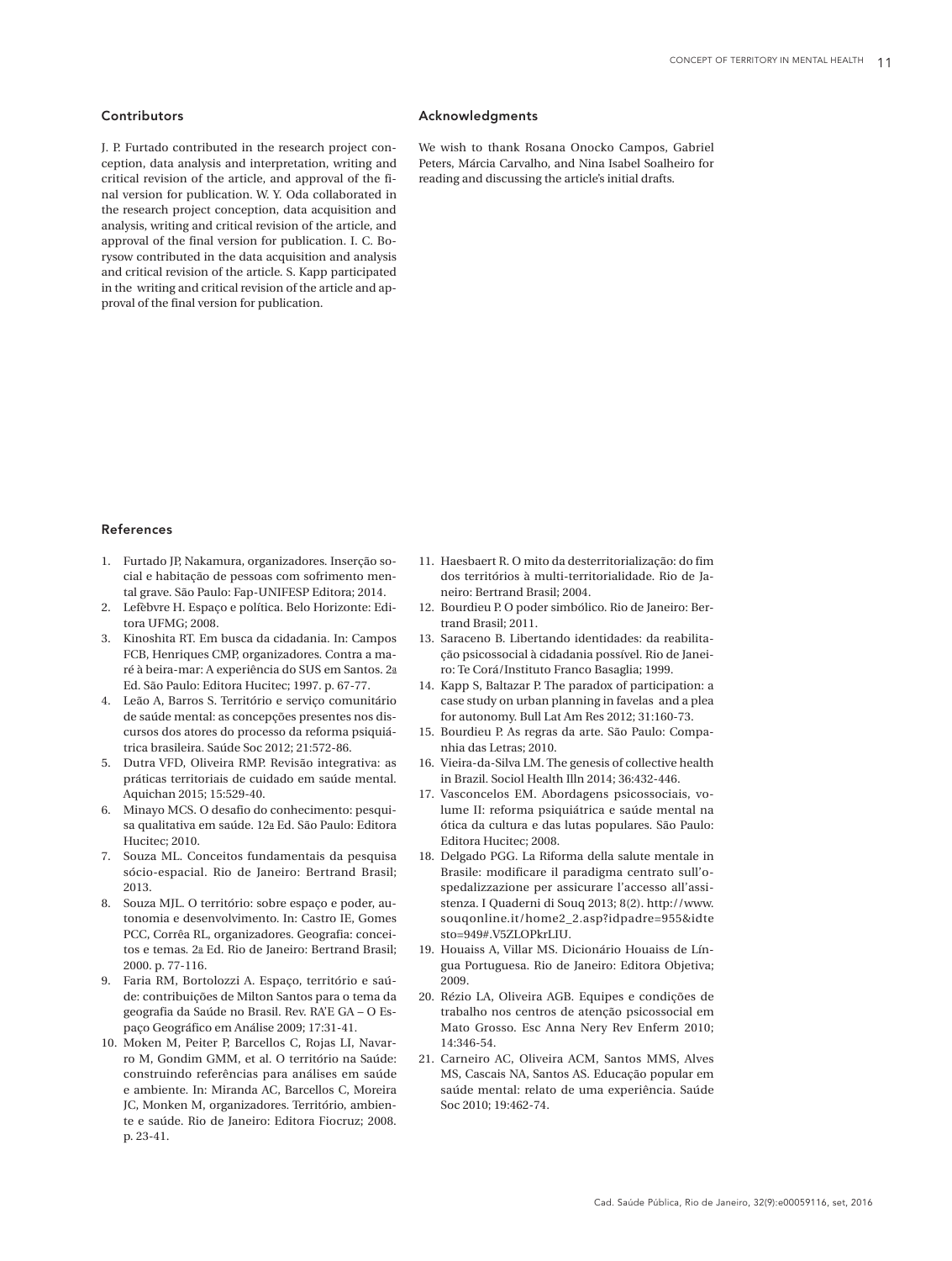- 22. Zerbetto SR, Efigênio EB, Santos NLN, Martins SC. O trabalho em um Centro de Atenção Psicossocial: dificuldades e facilidades da equipe de enfermagem. Rev Eletrônica Enferm 2011; 13:99- 109. https://www.fen.ufg.br/fen\_revista/v13/n1/ v13n1a11.htm.
- 23. Lemke RA, Silva RAN. Itinerários de construção de uma lógica territorial do cuidado. Psicol Soc 2013; 25(n spec 2):9-20.
- 24. Willrich JQ, Kantorski LP, Chiavagatti FG, Cortes JM, Antonacci MH. Os sentidos construídos na atenção à crise no território: o Centro de Atenção Psicossocial como protagonista. Rev Esc Enferm USP 2013; 47:657-63.
- 25. Coordenação Geral de Saúde Mental, Secretaria de Atenção à Saúde, Ministério da Saúde. Reforma psiquiátrica e política de saúde mental no Brasil. Conferência Regional de Reforma dos Serviços de Saúde Mental: 15 anos depois de Caracas. Brasília: Ministério da Saúde; 2005.
- 26. Conselho Nacional de Saúde. Relatório final da 2a Conferência Nacional de Saúde Mental. Brasília: Ministério da Saúde; 1994.
- 27. Rotelli F, De Leonardis O, Mauri D. Desinstitucionalização, uma outra via: a Reforma Psiquiátrica Italiana no contexto da Europa Ocidental e dos "países avançados". In: Rotelli F, De Leonardis O, Mauri D, organizadores. Desinstitucionalização. 2a Ed. São Paulo: Editora Hucitec; 2001. p. 17-59.
- 28. Silva MBB. Responsabilidade e Reforma Psiquiátrica Brasileira: sobre a relação entre saberes e políticas no campo da saúde mental. Rev Latinoam Psicopatol Fundam 2005; 8:303-21.
- 29. Santos M. A natureza do espaço: técnica e tempo. Razão e emoção. 4a Ed. São Paulo: EdUSP; 2006. (Coleção Milton Santos, 1).
- 30. Coordenação Geral de Saúde Mental, Álcool e Outras Drogas, Departamento de Atenção Especializada e Temática, Secretaria de Atenção à Saúde, Ministério da Saúde. Centros de Atenção Psicossocial e Unidades de Acolhimento como lugares da atenção psicossocial nos territórios: orientações para elaboração de projetos de construção, reforma e ampliação de CAPS e de UA. Brasília: Ministério da Saúde; 2015.
- 31. Lima EMFA, Yasui S. Territórios e sentidos: espaço, cultura, subjetividade e cuidado na atenção psicossocial. Saúde Debate 2014; 38:593-606.
- 32. Bourdieu P. Sobre o Estado, São Paulo: Companhia das Letras; 2014.
- 33. Bourdieu P. Efeitos do lugar. In: Bourdieu P, organizador. A miséria do mundo. Rio de Janeiro: Editora Vozes; 2012. p. 159-66.
- 34. Barros DD. Cidadania versus periculosidade social: a desinstitucionalização como desconstrução do saber. In: Amarante P, organizador. Psiquiatria social e reforma psiquiátrica. Rio de Janeiro: Editora Fiocruz; 1994. p. 171-93.
- 35. Birman J, Costa JF. Organização de instituições para uma psiquiatria comunitária. In: Amarante P, organizador. Psiquiatria social e reforma psiquiátrica. Rio de Janeiro: Editora Fiocruz; 1994. p. 41-72.
- 36. Rotelli F. O inventário das subtrações. In: Rotelli F, De Leonardis O, Mauri D, organizadores. Desinstitucionalização. 2a Ed. São Paulo: Editora Hucitec; 2001. p. 61-4.
- 37. Bandeira M. Desinstitucionalização ou transinstitucionalização: lições de alguns países. J Bras Psiquiatr (1967) 1991; 40:335-60.
- 38. Silva MBB. Atenção psicossocial e gestão de populações: sobre os discursos e as práticas em torno da responsabilidade no campo da saúde mental. Physis (Rio J.) 2005; 15:127-50.
- 39. Silveira DP, Vieira ALS. Reflexões sobre a ética do cuidado em saúde: desafios para a atenção psicossocial no Brasil. Estud Pesqui Psicol (Impr.) 2005; 5:92-101.
- 40. Delbon F, Da Ros V, Ferreira EMA. Avaliação da disponibilização de kits de redução de danos. Saúde Soc 2006; 15:37-48.
- 41. Romagnoli RC. Famílias na rede de saúde mental: um breve estudo esquizoanalítico. Psicol Estud 2006; 11:305-14.
- 42. Souza AC. Ampliando o campo de atenção psicossocial: a articulação dos centros de atenção psicossocial com a saúde da família. Esc Anna Nery Rev Enferm 2006; 10:703-10.
- 43. Nunes M, Torrenté M, Ottoni V, Moraes Neto V, Santana M. A dinâmica do cuidado em saúde mental: signos, significados e práticas de profissionais em um Centro de Assistência Psicossocial em Salvador, Bahia, Brasil. Cad Saúde Pública 2008; 24:188-96.
- 44. Quintas RM, Amarante P. A ação territorial do Centro de Atenção Psicossocial em sua natureza substitutiva. Saúde Debate 2008; 32:99-107.
- 45. Silva MBB. Reforma, responsabilidades e redes: sobre o cuidado em saúde mental. Ciênc Saúde Coletiva 2009; 14:149-58.
- 46. Delfini PSS, Sato MT, Antoneli PP. Parceria entre CAPS e PSF: o desafio da construção de um novo saber. Ciênc Saúde Coletiva 2009; 14 Suppl 1: 1483-92.
- 47. Dombi-Barbosa C, Bertolino Neto MM, Fonseca FL, Reis AOA. Condutas terapêuticas de atenção às famílias da população infanto-juvenil atendida nos centros de atenção psicossocial infanto-juvenis (CAPSI) do Estado de São Paulo. Rev Bras Crescimento Desenvolv Hum 2009; 19:262-8.
- 48. Marques ALM, Mângia EF. O campo de atenção à saúde de sujeitos com problemáticas decorrentes do uso de álcool: apontamentos para a formulação de práticas de cuidado. Rev Ter Ocup 2009; 20: 43-8.
- 49. Menezes M, Yasui S. O psiquiatra na atenção psicossocial: entre o luto e a liberdade. Ciênc Saúde Coletiva 2009; 14:217-26.
- 50. Teixeira Jr. S, Kantorski LP, Olschowsky A. O centro de atenção psicossocial a partir da vivência do portador de transtorno psíquico. Rev Gaúch Enferm 2009; 30:453-60.
- 51. Kuhnen A, Felippe ML, Luft CB, Faria JG. A importância da organização dos ambientes para a saúde humana. Psicol Soc 2010; 22:538-47.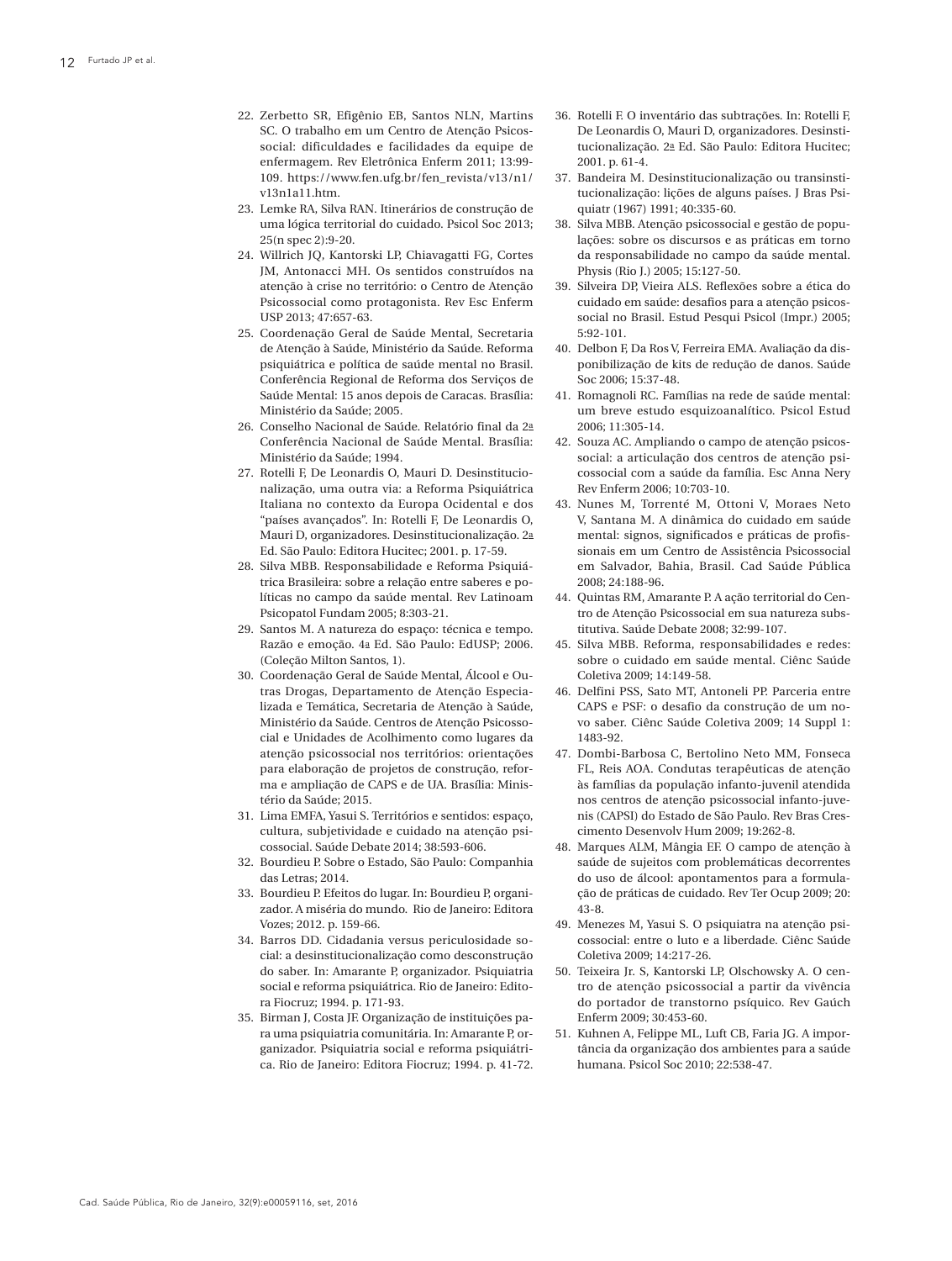- 52. Pinho LB, Hernández AMB, Kantorski LP. Serviços substitutivos de saúde mental e inclusão no território: contradições e potencialidades. Ciênc Cuid Saúde 2010; 9:28-35.
- 53. Almeida DT, Trevisan ER. Estratégias de intervenção da terapia ocupacional em consonância com as transformações da assistência em saúde mental no Brasil. Interface Comun Saúde Educ 2011; 15:299-308.
- 54. Brêda MZ, Ribeiro MC, Silva PPAC, Silva RCO, Costa TF. Avaliação dos centros de atenção psicossocial do Estado de Alagoas: a opinião do usuário. Rev RENE 2011; 12:817-24.
- 55. Lemke RA, Silva RAN. Um estudo sobre a itinerância como estratégia de cuidado no contexto das políticas públicas de saúde no Brasil. Physis (Rio J.) 2011; 21:979-1004.
- 56. Santos MRP, Nunes MO. Território e saúde mental: um estudo sobre a experiência de usuários de um centro de atenção psicossocial, Salvador, Bahia, Brasil. Interface Comun Saúde Educ 2011; 15: 715-26.
- 57. Alberti S, Palombini AL. Supervisão em Caps: uma abordagem psicanalítica. Psicol Cienc Prof 2012; 32:716-29.
- 58. Borba LO, Guimarães AN, Mazza VA, Maftum MA. Assistência em saúde mental sustentada no modelo psicossocial: narrativas de familiares e pessoas com transtorno mental. Rev Esc Enferm USP 2012; 46:1406-14.
- 59. Heck RM, Kantorski LP, Borges AM, Lopes CV, Santos MC, Pinho LB. Ação dos profissionais de um centro de atenção psicossocial diante de usuários com tentativa e risco de suicídio. Texto Contexto Enferm 2012; 21:26-33.
- 60. Jorge MSB, Pinto DM, Vasconcelos MGF, Pinto AGA, Souza RS, Caminha ECCR. Ferramenta matricial na produção do cuidado integral na estratégia saúde da família. Acta Paul Enferm 2012; 25 (n spec 2):26-32.
- 61. Rodrigues ES, Moreira MIB. A interlocução da saúde mental com atenção básica no Município de Vitoria/ES. Saúde Soc 2012; 21:599-611.
- 62. Souza FM, Carvalho MCA, Valência E, Silva TFC, Dahl CM, Cavalcanti MT. Acompanhamento de pacientes do espectro esquizofrênico no território: adaptação da intervenção para períodos de transição ("Critical Time Intervention") para o contexto brasileiro em centros de atenção psicossocial do Município do Rio de Janeiro. Cad Saúde Colet (Rio J.) 2012; 20:427-35.
- 63. Azevedo DM, Gondim MCSM, Silva DS. Apoio matricial em saúde mental: percepção de profissionais no território. Rev Pesqui Cuid Fundam (Online) 2013; 5:3311-22. http://www.seer.unirio.br/in dex.php/cuidadofundamental/article/view/1951/ pdf\_689.
- 64. Cunda MF, Piccinini CA, Meimes MA, Nerva PC, Machry DS, Martins CH, et al. Ensaios de uma rede ampliada entre os circuitos de exclusão dos adolescentes. Psicol Soc 2013; 25(n spec 2):46-54.
- 65. Galvanese ATC, Nascimento AF, D'Oliveira AFPL. Arte, cultura e cuidado nos centros de atenção psicossocial. Rev Saúde Pública 2013; 47:360-7.
- 66. Lussi IAO, Shiramizo CS. Oficina integrada de geração de trabalho e renda: estratégia para formação de empreendimento econômico solidário. Rev Ter Ocup 2013; 24:28-37.
- 67. Nascimento MC, Alves EOM, Bergamo MIB, Rodrigues Jr. AL, Oliveira F. Distribuição espacial dos casos de transtornos mentais em Alfenas, Minas Gerais, Brasil. Rev Enferm Cent-Oeste Min 2013;3:670-8.
- 68. Quinderé PHD, Jorge MSB, Nogueira MSL, Costa LFA, Vasconcelos MGF. Acessibilidade e resolubilidade da assistência em saúde mental: a experiência do apoio matricial. Ciênc Saúde Coletiva 2013;18:2157-66.
- 69. Ribeiro MC. Os centros de atenção psicossocial como espaços promotores de vida: relatos da desinstitucionalização em Alagoas. Rev Ter Ocup 2013; 24:174-82.
- 70. Valadares FC, Souza ER. Análise da inserção do tema da violência na Política de Saúde Mental brasileira a partir de seus marcos legais (2001-2011). Physis (Rio J.) 2013; 23:1051-77.
- 71. Bastos IT, Sarubbi Jr. V, Oliveira TGP, Delfini PSS, Muylaert CJ, Reis AOA. Identidade do cuidado em Centro de Atenção Psicossocial Infanto-juvenil para usuários de álcool e drogas. Rev Esc Enferm USP 2014; 48(n spec 2):116-22.
- 72. Bezerra IC, Jorge MSB, Gondim APS, Lima LL, Vasconcelos MGF. Fui lá no posto e o doutor me mandou foi pra cá: processo de medicamentalização e (des)caminhos para o cuidado em saúde mental na Atenção Primaria. Interface Comun Saúde Educ 2014; 18:61-74.
- 73. Costa MGSG, Figueiró RA, Freire FHMA. O fenômeno da cronificação nos centros de atenção psicossocial: um estudo de caso. Temas Psicol (Online) 2014; 22:839-51.
- 74. Pegoraro RF, Cassimiro TJL, Leão NC. Matriciamento em saúde mental segundo profissionais da estratégia saúde da família. Psicol Estud 2014; 19:621-31.
- 75. Lima RC, Couto MCV, Delgado PGG, Oliveira BDC. Indicadores sobre o cuidado a crianças e adolescentes com autismo na rede de CAPSi da Região Metropolitana do Rio de Janeiro. Physis (Rio J.) 2014; 24:715-39.
- 76. Tszesnioski LC, Nóbrega KBC, Lima MLLT, Facundes VLD. Construindo a rede de cuidados em saúde mental infanto-juvenil: intervenções no território. Ciênc Saúde Coletiva 2015; 20:363-70.
- 77. Vasconcelos MFF, Machado DO, Protazio MM. Considerações sobre o cuidado em álcool e outras drogas: uma clínica da desaprendizagem. Interface Comun Saúde Educ 2015; 19:45-56.
- 78. Couto MCV, Delgado PGG. Crianças e adolescentes na agenda política da saúde mental brasileira: inclusão tardia, desafios atuais. Psicol Clín 2015; 27:17-40.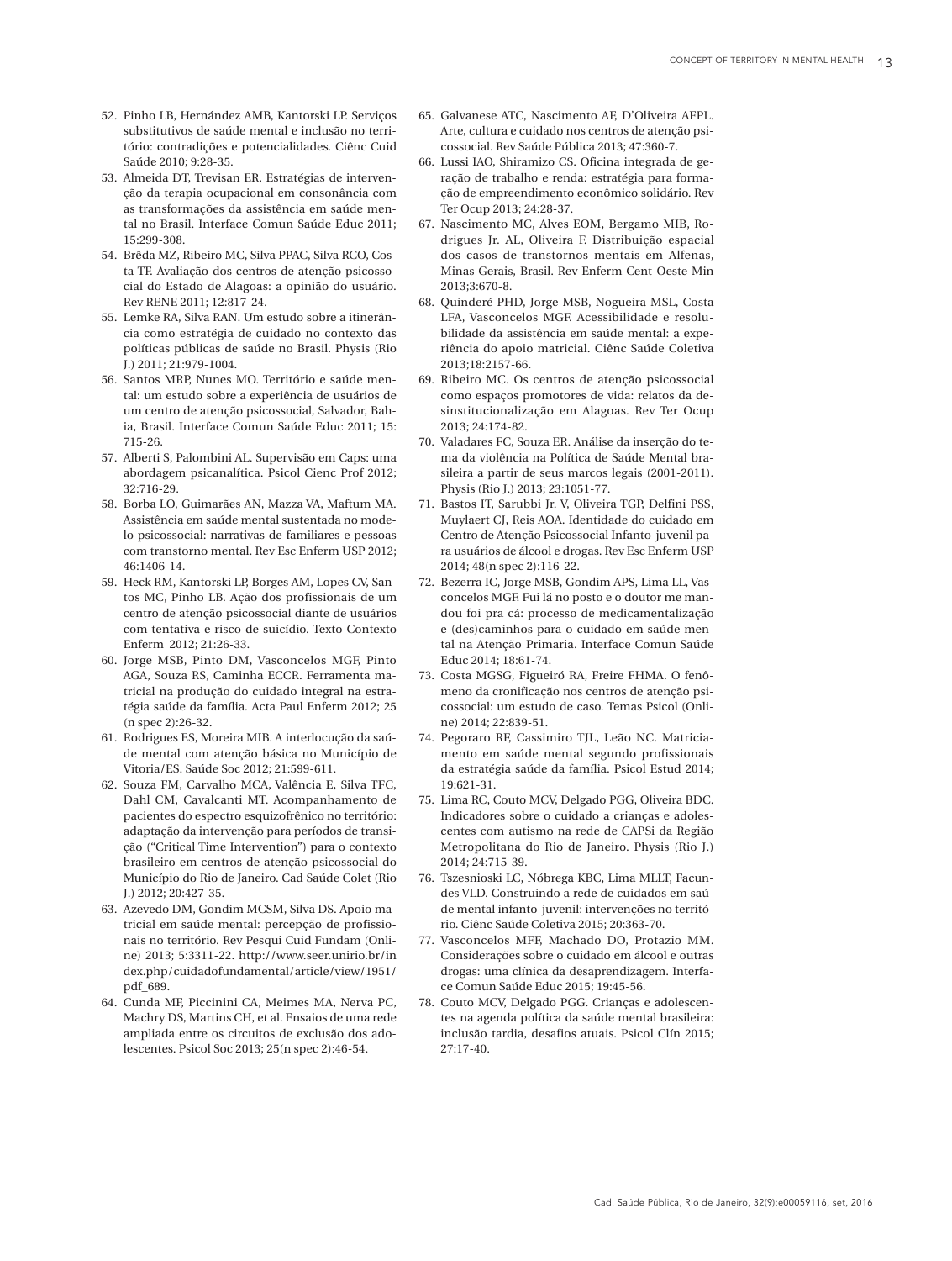- 79. Kemper MLC, Martins JPA, Monteiro SFS, Pinto TS, Walter FR. Integralidade e redes de cuidado: uma experiência do PET-Saúde/Rede de Atenção Psicossocial. Interface Comun Saúde Educ 2015; 19 Suppl 1:995-1003.
- 80. Silva AB, Pinho LB. Território e saúde mental: contribuições conceituais da geografia para o campo psicossocial. Rev Enferm UERJ 2015; 23:420-4.
- 81. Guedes PFM, Souza MCRF. Cartografias de exclusão e inclusão de pessoas com sofrimento mental nos processos de territorialização da Política Nacional de Saúde Mental. Estud Pesqui Psicol (Impr) 2015; 15:40-57.
- 82. Ministério da Saúde. Legislação em saúde mental: 1990-2004. 5a Ed. Brasília: Ministério da Saúde; 2004. (Série E. Legislação de Saúde).
- 83. Ministério da Saúde. Portaria nº 3.088, de 23 dezembro 2011. Institui a Rede de Atenção Psicossocial para pessoas com sofrimento ou transtorno mental e com necessidades decorrentes do uso de crack, álcool e outras drogas, no âmbito do Sistema Único de Saúde (SUS). Diário Oficial da União 2011; 26 dez.
- 84. Ministério da Saúde. Portaria nº 854, de 22 agosto 2012. Ficam alterados, na Tabela de Procedimentos, Medicamentos, Órteses, Próteses e Materiais Especiais do Sistema Único de Saúde os seguintes atributos dos procedimentos a seguir especificados, a partir da competência outubro de 2012. Diário Oficial da União 2012; 24 ago.
- 85. Conselho Nacional de Saúde. Relatório final da III Conferência Nacional de Saúde Mental, 11 a 15 de dezembro de 2001. Brasília: Ministério da Saúde; 2002.
- 86. Conselho Nacional de Saúde. Relatório final da IV Conferência Nacional de Saúde Mental – Intersetorial, 27 de junho a 1 de julho de 2010. Brasília: Ministério da Saúde; 2010.
- 87. Ministério da Saúde. Saúde mental no SUS: os centros de atenção psicossocial. Brasília: Ministério da Saúde; 2004. (Série F. Comunicação e Educação em Saúde).
- 88. Ministério da Saúde. Residências terapêuticas: o que são e pra que servem. Brasília: Ministério da Saúde; 2004. (Série F. Comunicação e Educação em Saúde).
- 89. Ministério da Saúde. Saúde mental e economia solidária: inclusão social pelo trabalho. Brasília: Ministério da Saúde; 2005. (Série D. Reuniões e Conferências).
- 90. Ministério da Saúde. Caminhos para uma política de saúde mental infanto-juvenil. Brasília: Ministério da Saúde; 2005. (Série B. Textos Básicos em Saúde).
- 91. Ministério da Saúde. Saúde mental no SUS: acesso ao tratamento e mudança do modelo de atenção: relatório de gestão 2003-2006. Brasília: Ministério da Saúde; 2007.
- 92. Ministério da Saúde. Saúde mental no SUS: as novas fronteiras da reforma psiquiátrica: relatório de gestão 2007-2010. Brasília: Ministério da Saúde; 2011.
- 93. Ministério da Saúde. Cadernos de atenção básica: saúde mental. Brasília: Ministério da Saúde; 2013. (Cadernos de Atenção Básica, 34).
- 94. Departamento de Ações Programáticas Estratégicas, Secretaria de Atenção à Saúde, Ministério da Saúde. Guia estratégico para o cuidado de pessoas com necessidades relacionadas ao consumo de álcool e outras drogas: guia AD. Brasília: Ministério d a Saúde; 2015.